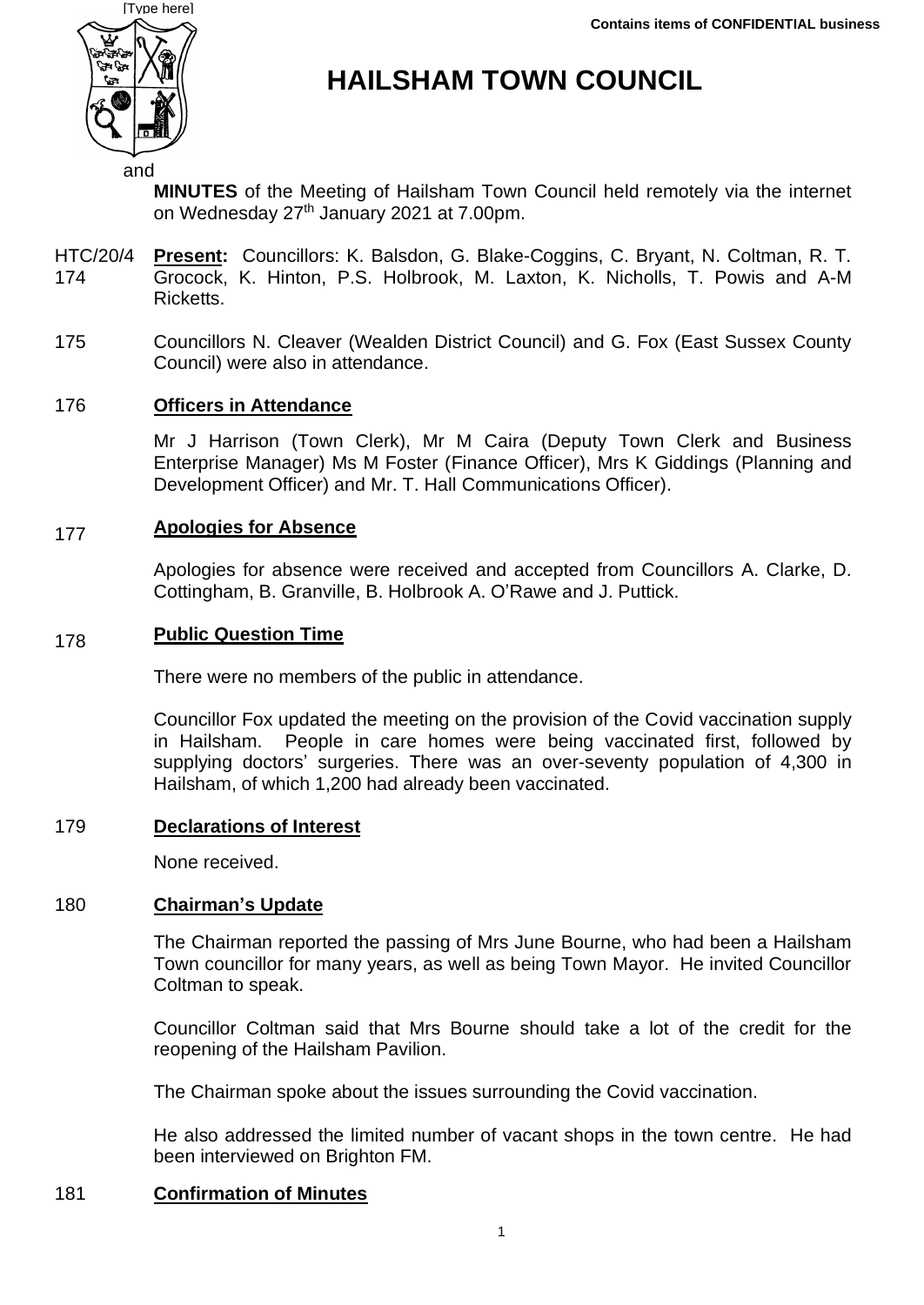**RESOLVED** that the Minutes and Reports of the meeting of the Hailsham Town Council held on 25<sup>th</sup> November 2020 be confirmed as a correct record and signed by the Chairman.

### **Committee Recommendations to Council**

Finance, Budget, Resources and Staffing Committee  $-20<sup>th</sup>$  January 2021 – Youth Project Co-ordinator

- 182.1 The Town Clerk reported that the Finance, Budget, Resources and Staffing Committee had recommended, that following a review of the Youth Co-ordinator's job description, that the job be upgraded, resulting in a one-point increase in salary from next year. The job title would now be Youth Service Manager.
- 182.3 **RESOLVED** that the job of Youth Co-ordinator be upgraded, resulting in a one-point increase in salary from next year. The job title would now be Youth Service Manager.

### **Report of the Independent Wealden Parish Remuneration Panel 2021/22**

183.1 Members were asked to consider the recent report and recommendations of the Wealden Parish Remuneration Panel and its implications for Hailsham Town Council.

> The Panel had recommended a basic increase of 2% in allowances for the Chairman and members.

- 183.2 **RESOLVED** not to accept the recommended increase in members' allowances for 2021/22.
- 183.3 Councillor Blake-Coggins requested that his abstention from voting be recorded,

### **Confidential Business**

184 **RESOLVED** that the press and public are temporarily excluded during the discussion on agenda item 9 – Transfer of Land to Hailsham Town Council – Welbury Farm as it concerns: The terms of tenders and proposals and counter proposals in negotiation for contracts:

(In accordance with the Council's Standing Orders No. 1E).

# **Transfer of Land to Hailsham Town Council – Welbury Farm**

- 185.1 The Town Clerk said that this item dated back to a 2019 resolution where the Council had asked the developers to carry out remedial work to the land. Taylor Wimpey had done what had been requested. They were currently in the process of removing vandalised trees.
- 185.2 **RESOLVED** to move to the completion of the land transfer at Welbury Farm, subject to a satisfactory land report and solicitor's report being received; and subject to all repairs contained in the report being completed.

Before finally signing off completely the Assets Management Committee would see the report.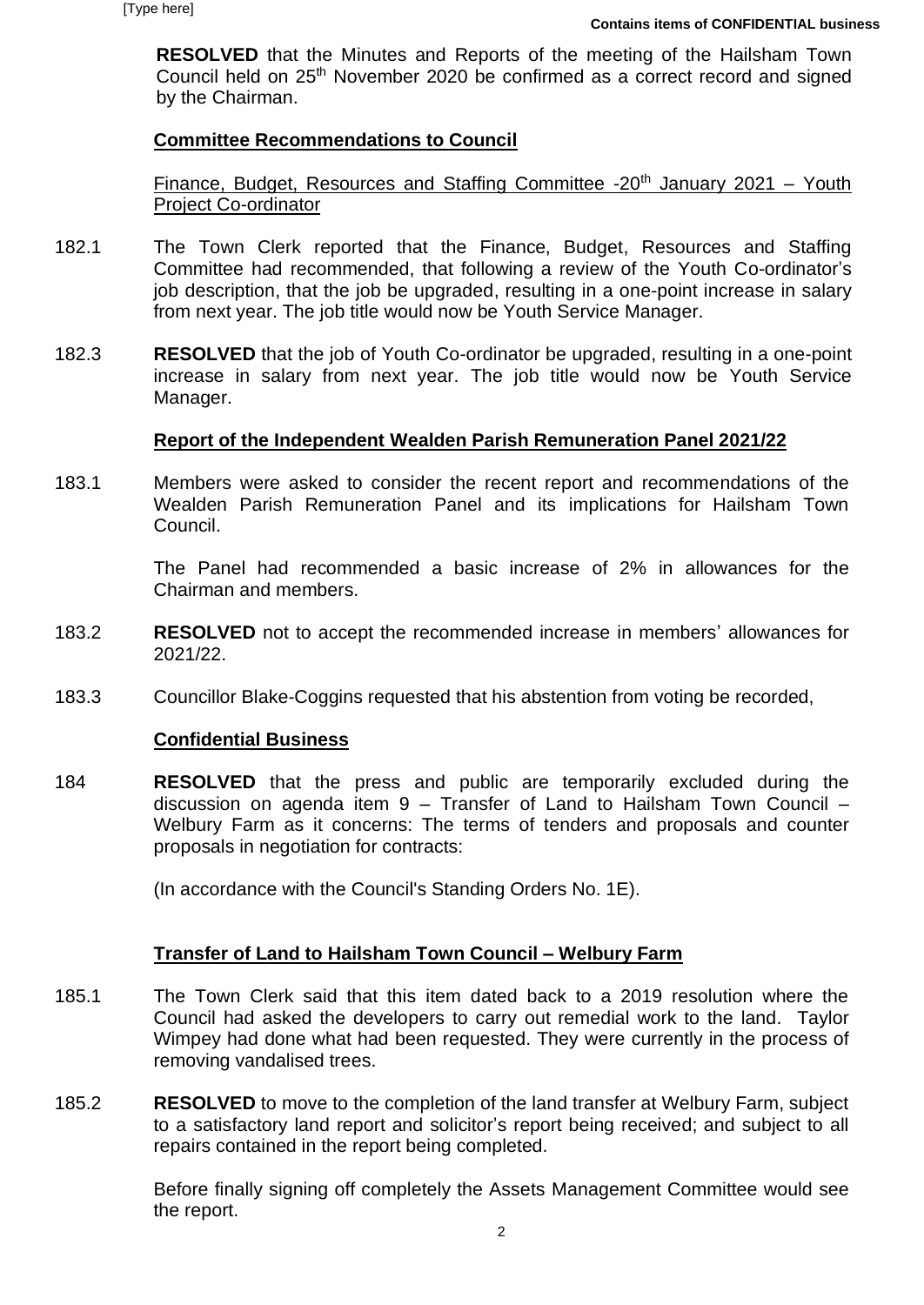# **Precept 2021-2022**

186.1 The Finance Officer spoke in respect of the decisions taken by the Finance, Budget, Resources and Staffing Committee on 20<sup>th</sup> January 2021, and their implications for the precept.

> A peppercorn rent of £1.00 per annum be charged to the Citizens Advice Bureau for its use of South View for the next two financial years, subject to the Trust approval.

> The supporting documents from the Finance, Budget, Resources and Staffing Committee on 20<sup>th</sup> January 2021 as appended to this agenda were adopted.

#### 186.2 **RESOLVED** to:

- a) Approve the budget of £1,146,870 as set out in the officers' report circulated with the agenda.
- b) That Wealden District Council is requisitioned for a precept of £1,146,274 for the financial year 2021/22. This represents a 3.4% increase in the Band D Tax rate. The shortfall of £596 to be drawn from the Council's reserves.

Councillors Balsdon, Hinton and Laxton requested that their abstentions from voting be recorded.

#### **Green Spaces Project**

- 187.1 Members were asked to consider a request by Wealden District Council to take part in a Green Spaces Project. It would involve taking part in a survey of one of Hailsham Town Council's green spaces. This would provide information on potential future use of the land.
- 187.2 **RESOLVED** to proceed with the pilot project with Wealden District Council.
- 187.3 Councillors Laxton, Nicholls and Ricketts requested that their abstentions from voting be recorded.

#### 188 **Confidential Business**

**RESOLVED** that the press and public are temporarily excluded during the discussion on the item 13 of the agenda as it concerns: The terms of tenders and proposals and counter proposals in negotiation for contracts:

(In accordance with the Council's Standing Orders No. 1E).

#### **Hailsham Aspires**

- 189.1 The Deputy Town Clerk and Business Enterprise Manager reported that he had attended the meeting of the Board held earlier today.
- 189.2 **RESOLVED** to hold an extraordinary meeting of Hailsham Town Council on 17<sup>th</sup> February to discuss issues arising from the meeting with consultants the previous week.